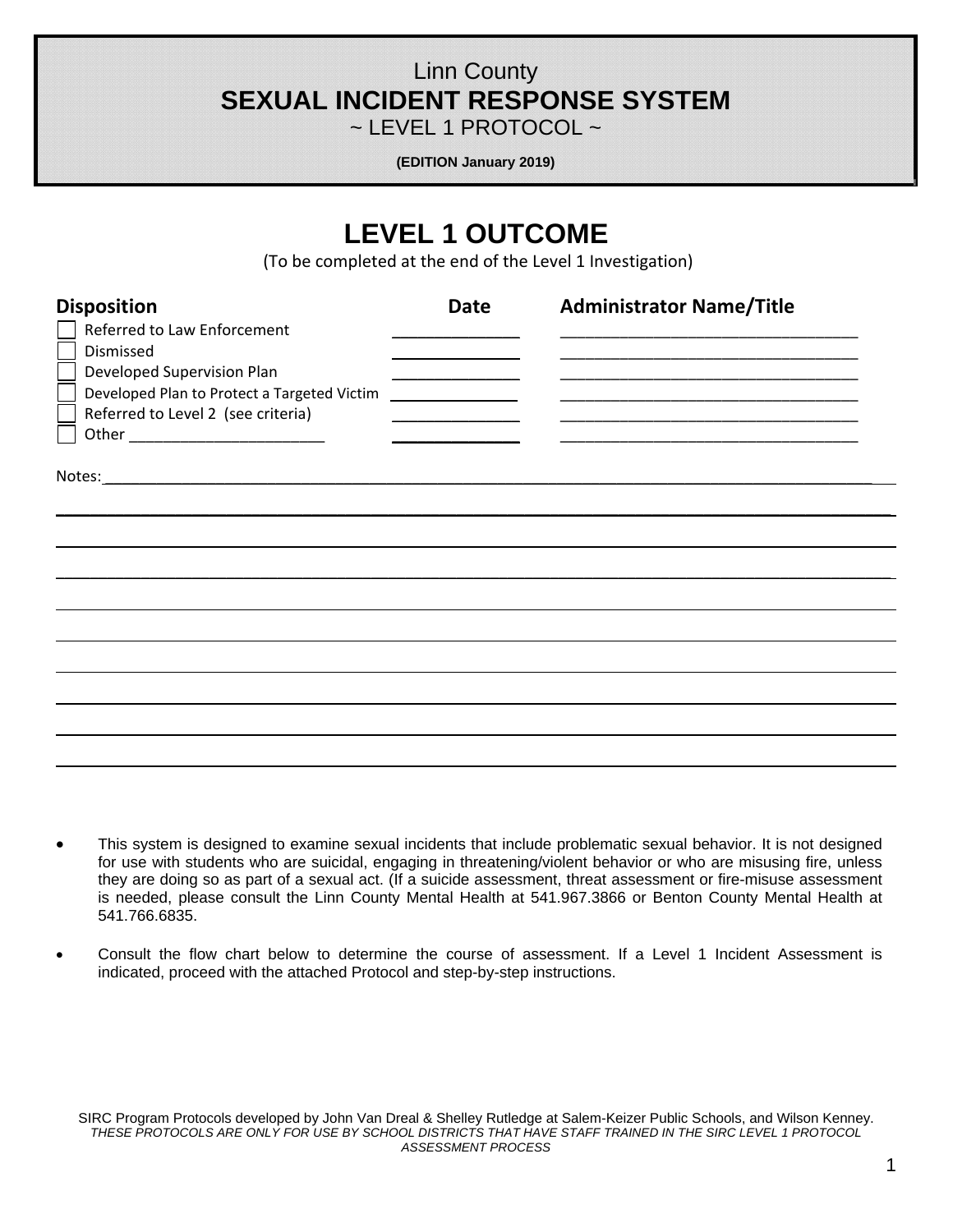

**Sexual Incident** 

#### **Guidelines for consideration of Level 1 (any of the following):**

- 1. Sexual incident occurs at school.
- 2. School staff is informed about concerning sexual behavior occurring in school or community.
- 3. Sexual behavior is causing disruption to school activity.
- 4. There is a history of sexually inappropriate behavior.
- 5. Staff, parent, or students perceive the sexual incident as unusual, odd, or inappropriate.
- 6. Administrator is unable to assert that the concern is unfounded.

#### **Steps 1-3:**

Demographics and assessment**.** 

#### **Step 4:**

Use supervision strategies to address concerns. Determine if Level 2 is needed by using suggested criteria.

#### **Step 5:**

(After completing Level 1) email Mark Summers at mark.summers@lblesd.k12.or.us

## **Step 6:**

File SIRC paperwork copies as per district procedure.

#### **- IMPORTANT -**

(case manager's) office. Maintain two copies of the Level 1: One in a letter-size manila envelope marked "Confidential" placed in the student's regular academic or cumulative file and a second copy in a working file in the administrator's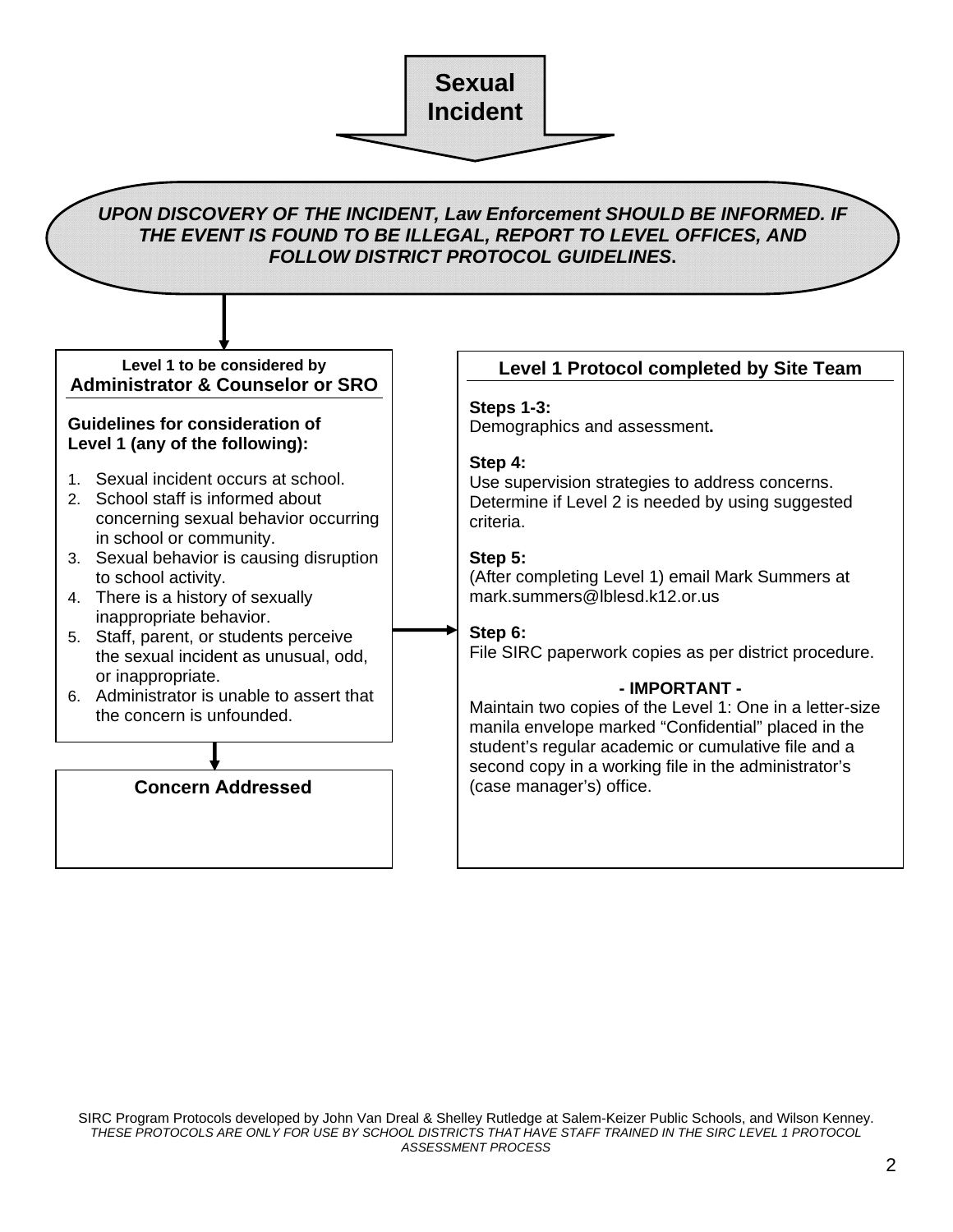#### **THIS PROTOCOL IS ONLY TO BE USED BY STAFF WHO HAVE BEEN TRAINED THROUGH THE LEVEL 1 ASSESSMENT PROCESS. READ AT THE START OF EVERY LEVEL 1 MEETING.**

risk of harm to others. This survey is not a checklist that can be quantified. It is a guide designed to assist Level 1 teams in  *assessment completion, do so while being mindful of supervision, intervention, and the passage of time. The results of this survey do not predict or diagnose sexual deviance, nor are they designed to assess an individual's or group's making a determination regarding whether the sexual incident in question is normative or non-normative and to assist the school staff in the development of a management plan. This guide is not intended to serve as an investigation of potential danger and should not be employed for the purpose of identifying circumstances and variables that may increase risk for potential problematic sexual behavior or criminal sexual misconduct. Furthermore, as additional information about a sexual incident is revealed, so may perceptions about the seriousness of the incident change.If you are reviewing this survey at a date after the* 

Complete the following survey through the Site Team Investigation using the noted step-by-step instructions**.**  The Site Team is composed of the following:

- 
- 
- 
- 
- Educators or other people who know the student / students
- LBLESD Behavior Consultant
- Administrator (Discipline AP or Principal) **Administrator (Discipline AP or Principal**) **Administrator possible If parents are unable** • Counselor or unwilling to attend, conduct the Parent Interview
- Law Enforcement **Campus Monitor if possible** Campus Monitor if possible
- School Resource Officer (SRO)<br>
Figure at the Case Manager/Probation Officer if adjudicated or<br>
Figure at the Court

Many cases can be managed through a Level 1 Assessment with appropriate interventions. The assessment usually takes from 20 to 45 minutes and is a way of documenting concerns and management strategies. It is also a way to determine if there is a need to request a more extensive Level 2 Assessment by staff that specializes in Sexual Misconduct investigation (Step 4). If consultation is needed regarding the Level 1 or Level 2 process, please email Mark Summers at mark.summers@lblesd.k12.or.us

# **LEVEL 1 ASSESSMENT**

## **STEP 1: MAKE SURE ALL STUDENTS / STAFF ARE SAFE**

 $\Box$  If necessary take appropriate precautions such as detaining the student and restricting access to coats, backpacks, lockers, etc.

#### **IF** *IMMINENT* **DANGER EXISTS CALL LAW ENFORCEMENT, AND FOLLOW THE DISTRICT SAFETY GUIDELINES.**

 $\Box$ Notification to parent / guardian of identified targeted student(s) as outlined in district policy.

### **STEP 2: COMPLETE THE FOLLOWING INFORMATION:**

 $\Box$  The parent / guardian has been notified that this assessment is being done.<br> $\Box$  The parent / guardian has not been notified of this meeting because: \_\_\_\_\_

The parent / guardian **has not** been notified of this meeting because:

 $\Box$  Parent interview completed, if parent cannot attend (see Sexual Incident Response System Guide). Parents decline to participate in meeting or interview.

|  | <b>TODAY'S DATE: _________</b>                                                   |  |  |
|--|----------------------------------------------------------------------------------|--|--|
|  |                                                                                  |  |  |
|  | DATE OF INCIDENT: ______________________STUDENT NAME: __________________________ |  |  |
|  |                                                                                  |  |  |
|  | Self Contained Placement $\Box$ Yes $\Box$ No                                    |  |  |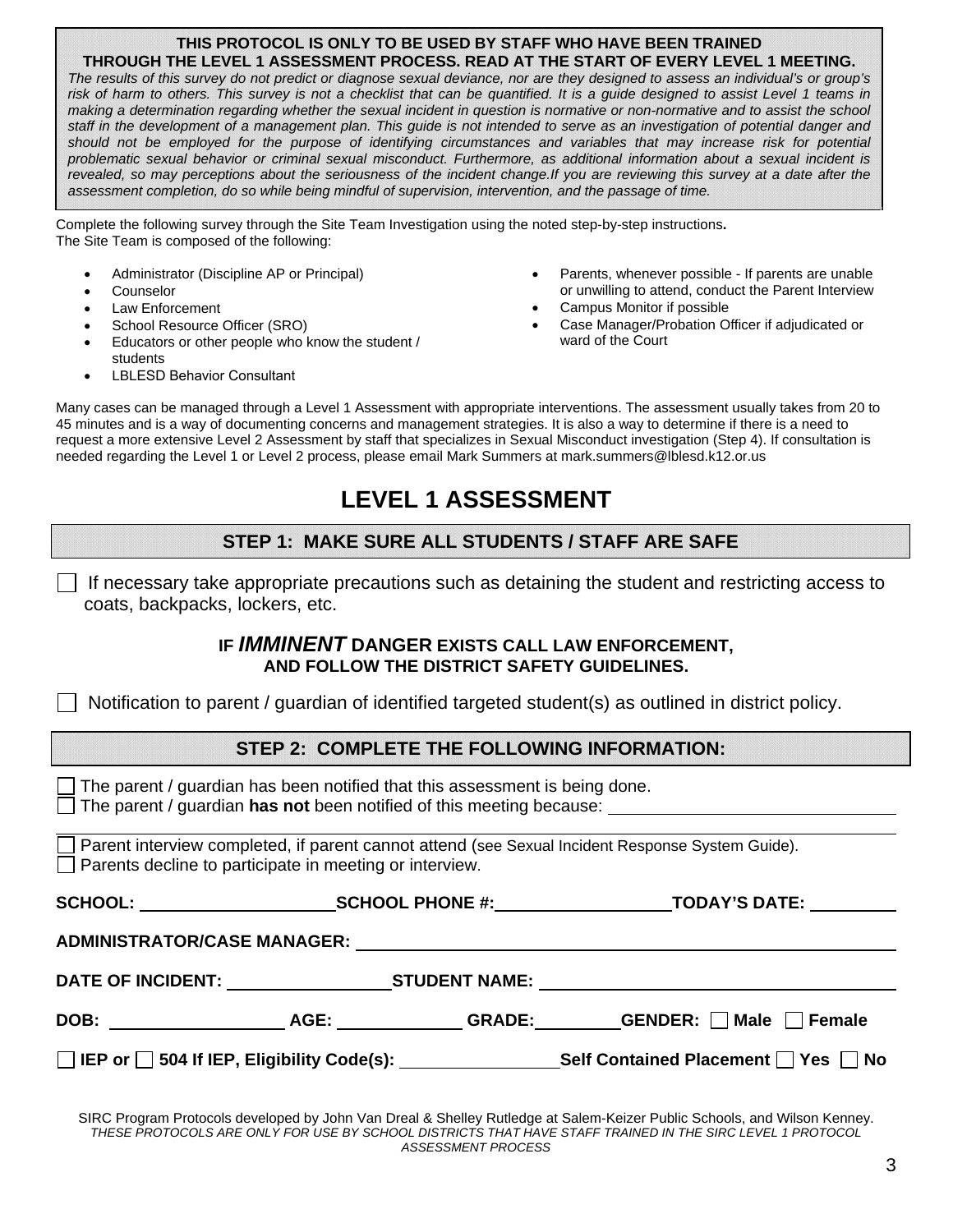| STEP 3: ASSESSMENT - DISCUSS, INVESTIGATE, AND DOCUMENT                                                                                                                                                                                                                                                      |
|--------------------------------------------------------------------------------------------------------------------------------------------------------------------------------------------------------------------------------------------------------------------------------------------------------------|
| Each question is a prompt for exploration of the nature of the sexual incident. Please note concerns by<br>each item or under other concerns Review the questions below as an outline for a guided<br>conversation investigating the nature of the sexual incident in question.                              |
| Was a report filed with Law Enforcement? $\Box$ No $\Box$ Yes Officer/Deputy $\Box$                                                                                                                                                                                                                          |
| Not applicable (historical incident / previous police contact / no current legal concern)                                                                                                                                                                                                                    |
| Was event determined to be criminal by Law Enforcement? $\Box$ No $\Box$ Yes $\Box$<br>Not applicable                                                                                                                                                                                                        |
| Describe details of sexual incident (please be concrete and objective in your description):                                                                                                                                                                                                                  |
|                                                                                                                                                                                                                                                                                                              |
|                                                                                                                                                                                                                                                                                                              |
| <b>PEER TO PEER</b>                                                                                                                                                                                                                                                                                          |
| Are the individuals involved in the sexual incident roughly equivalent in regard to development,<br>1.<br>cognitive capacity, physical capacity, emotional functioning and coping skills?<br>No                                                                                                              |
| Note: if individuals differ in regard to age, development or cognitive capacity by three or more years, or if<br>one or more of the individuals involved in the sexual incident are physically incapacitated, the incident in                                                                                |
| question may represent a concerning power imbalance that warrants further scrutiny.                                                                                                                                                                                                                          |
| <b>HISTORICAL DATA</b>                                                                                                                                                                                                                                                                                       |
| <b>Gathered via Law Enforcement investigation and File Review)</b>                                                                                                                                                                                                                                           |
| 2. Is there a known history of previous problematic sexual behavior?<br>Yes, if yes describe: Network of the Second Second Second Second Second Second Second Second Second Second Second Second Second Second Second Second Second Second Second Second Second Second Second Second Second Second Sec<br>No |
| Note: Previous problematic sexually behavior suggests that a pattern of maladaptive sexual behavior may<br>be present.                                                                                                                                                                                       |
| 3. Has the student involved in the sexual incident been previously censured, disciplined, or placed<br>on a behavior/safety plan for sexually inappropriate behavior? $\Box$ No $\Box$ Yes, if yes describe:                                                                                                 |
| Note: Continuing inappropriate sexual behavior in response to censure may suggest a more serious<br>concern regarding problematic sexual behavior that may warrant closer scrutiny.                                                                                                                          |
| 4. Is there any evidence that the student has been exposed to inappropriate sexual content or<br>behavior?                                                                                                                                                                                                   |
| No<br>$\Box$ Yes, if yes describe:<br>Note: Research suggests that developmentally premature or inappropriate exposure may play a role in the<br>development of problematic sexual behavior.                                                                                                                 |
|                                                                                                                                                                                                                                                                                                              |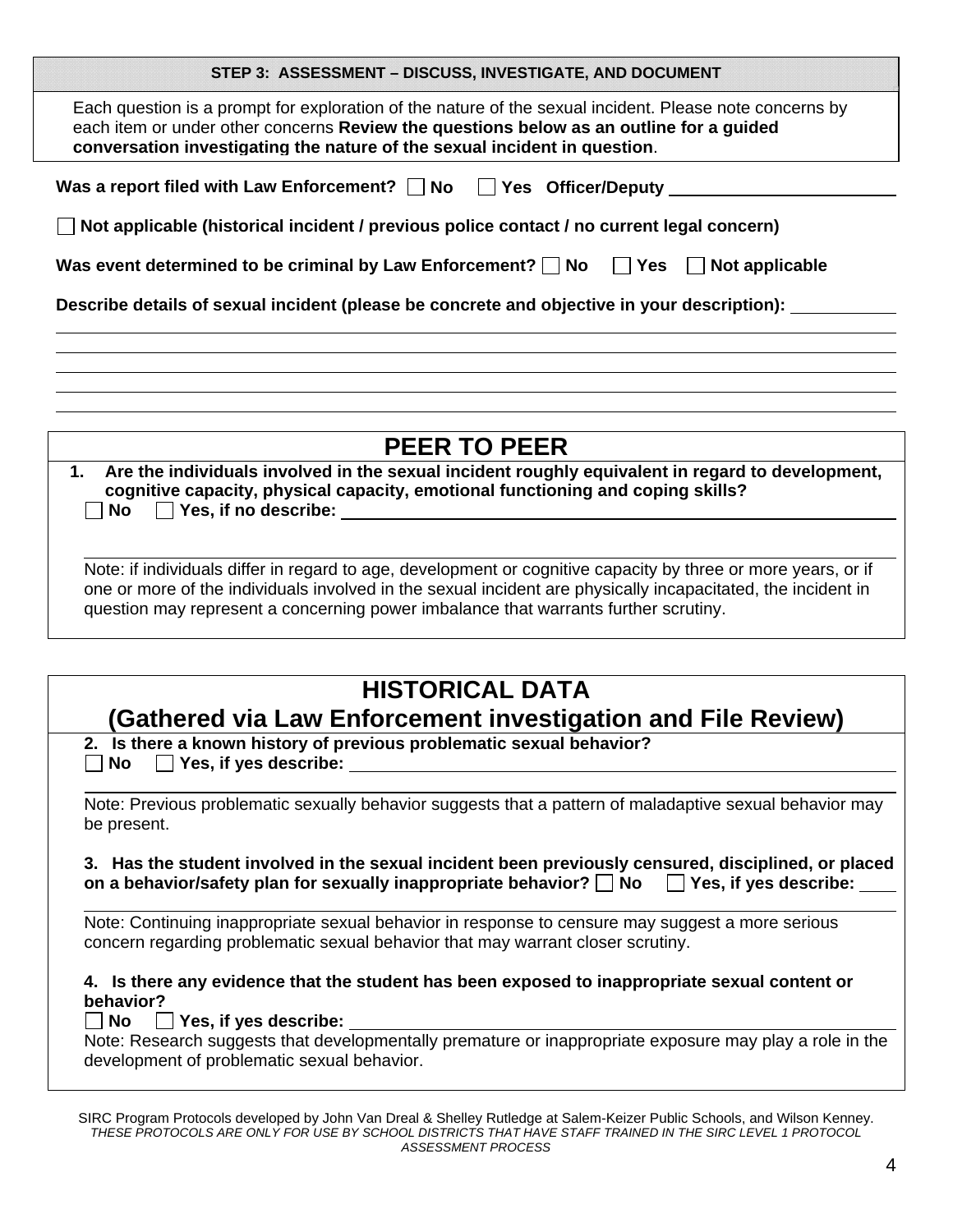| <b>INCIDENT DETAILS</b>                                                                                                                                                                                                                                                                                                                                                                                                                       |
|-----------------------------------------------------------------------------------------------------------------------------------------------------------------------------------------------------------------------------------------------------------------------------------------------------------------------------------------------------------------------------------------------------------------------------------------------|
| 5. Do all parties involved in the sexual incident (when spoken to separately) agree upon the details<br>of the incident?                                                                                                                                                                                                                                                                                                                      |
| $\Box$ No $\Box$ Yes, if no describe: $\Box$                                                                                                                                                                                                                                                                                                                                                                                                  |
|                                                                                                                                                                                                                                                                                                                                                                                                                                               |
| Note: disagreement may reflect dishonesty and the need of one of the members to conceal the degree to<br>which they instigated the sexual incident or attempted to hide its discovery.                                                                                                                                                                                                                                                        |
|                                                                                                                                                                                                                                                                                                                                                                                                                                               |
| 6. Were coercion, violence, threats, force, manipulation, gifts, and/or privileges used by one or<br>more parties as a strategy to facilitate compliance with the sexual incident or maintain secrecy?<br>$\Box$ No $\Box$ Yes, if yes describe: $\Box$ No $\Box$ Yes, if yes describe:                                                                                                                                                       |
| Note: coercion indicates that at least one of the parties involved in the sexual incident put undue pressure<br>on at least one of the other parties, suggesting that further scrutiny is warranted. Pay particularly close<br>attention to any attempt/effort made by any party to maintain secrecy regarding the incident as this speaks<br>to the degree to which the individual had knowledge that the sexual incident was inappropriate. |
| 7. Was the sexual behavior consistent with developmentally normative/common sexual conduct<br>(refer to Developmentally Normative/Common Sexual Conduct Form)?<br>$\mathsf{No} \quad \Box$ Yes, if no describe: $\Box$                                                                                                                                                                                                                        |
| Note: developmentally atypical sexual behavior may suggest problematic or concerning sexual<br>development that warrants further scrutiny.                                                                                                                                                                                                                                                                                                    |
| 8. Did the sexual incident cause physical or emotional pain or discomfort to any of the involved<br>parties?<br>No                                                                                                                                                                                                                                                                                                                            |
|                                                                                                                                                                                                                                                                                                                                                                                                                                               |
| Note: sexual behavior that causes emotional, physical pain and/or psychological distress to others<br>suggests that the event in question was harmful and should be examined with further scrutiny.                                                                                                                                                                                                                                           |
| 9. What does the student indicate was the motive for the sexual behavior (how do they explain it)?                                                                                                                                                                                                                                                                                                                                            |
| Note: Poor insight, deceptiveness, lack of empathy and minimization may suggest the need for more<br>intensive intervention than when these areas are not compromised.                                                                                                                                                                                                                                                                        |
| 10. Was there an obvious imbalance in power (difference in physical strength, social hierarchy or<br>access to opportunity/resources) among the individuals involved in the sexual incident?                                                                                                                                                                                                                                                  |
| Note: an imbalance of power may suggest that coercion/manipulation played a role in the sexual incident.                                                                                                                                                                                                                                                                                                                                      |
| 11. Was social media used to expose, shame, coerce or threaten target?                                                                                                                                                                                                                                                                                                                                                                        |
|                                                                                                                                                                                                                                                                                                                                                                                                                                               |
| Note: extensive restrictions around access to technology, in school & community is likely warranted.                                                                                                                                                                                                                                                                                                                                          |
|                                                                                                                                                                                                                                                                                                                                                                                                                                               |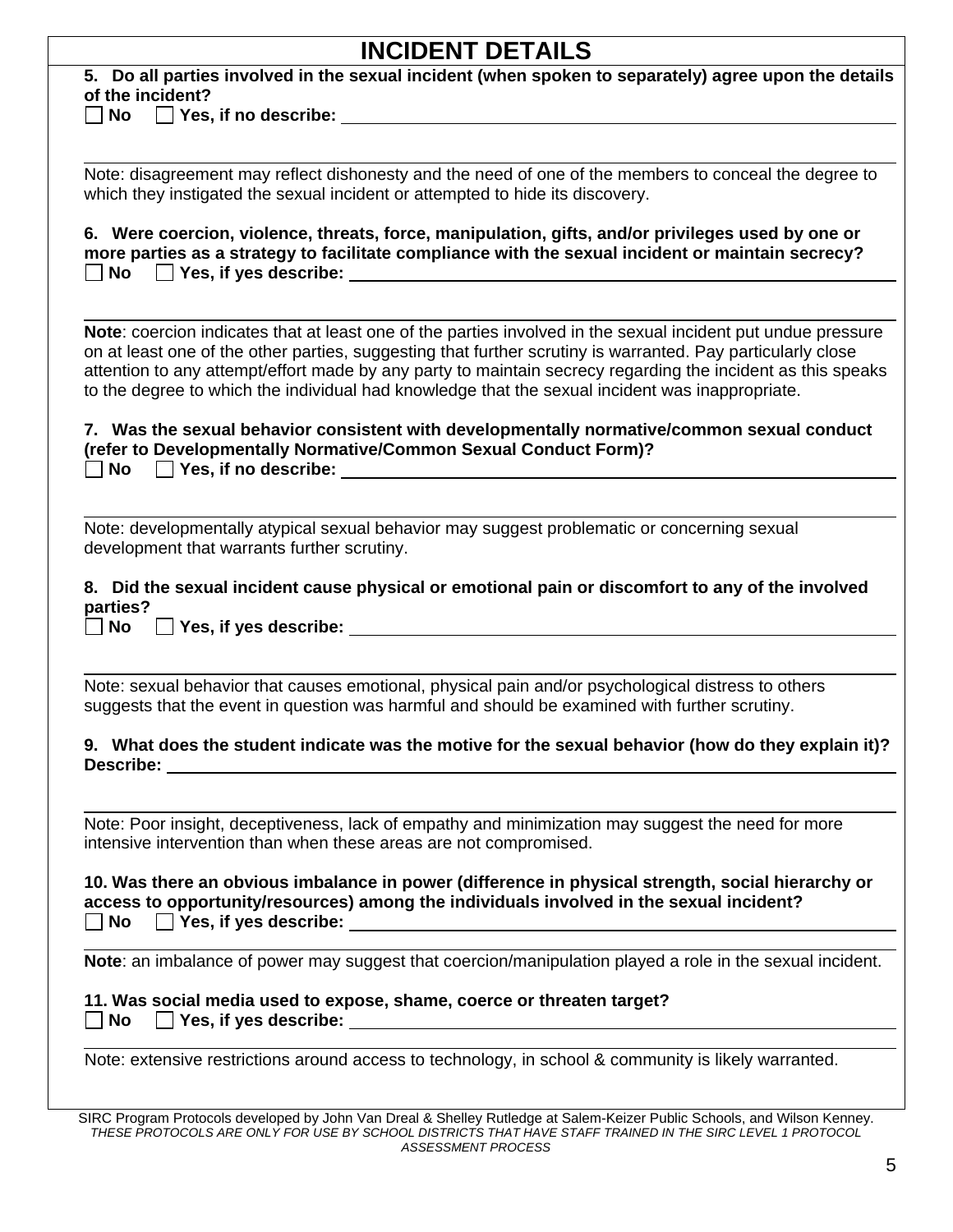| 12. Was a weapon present during the sexual incident? |
|------------------------------------------------------|
| $\Box$ No $\Box$ Yes, if yes describe:               |
|                                                      |

Note: a weapon refers to any object that may be used to threaten physical or emotional safety (i.e. not limited to conventional weapons such as knives or firearms). The mere presence of a weapon, whether employed in a threatening manner or not, may suggest that coercion was employed.

 *social skills.* **13. Did grooming occur in the context of the sexual incident (refer to the Grooming Behaviors Form)?** *Grooming includes the intent to engage in sexual harm and can be confused with underdeveloped* 

  **No Yes, if yes describe:**   $\Box$  No

 $\overline{a}$ 

L

L

Note: grooming suggests that strong sexual intent and manipulation played a role in the sexual incident which may require further scrutiny.

T<sub>1</sub>. But start, parents of others vo<br>□ No □ Yes, if yes describe: **14. Did staff, parents or others voice a strong visceral response regarding the sexual incident?** 

Note: a strong visceral response suggests that individuals have a serious concern that is difficult to verbalize. Further scrutiny of the incident is recommended.

| <b>OTHER CONCERNS</b> (Note current or historical)  |             |                   |                                                                          |  |  |  |  |  |
|-----------------------------------------------------|-------------|-------------------|--------------------------------------------------------------------------|--|--|--|--|--|
| <b>Planful</b>                                      | Yes<br>No.  |                   | Inappropriate use of digital<br>No<br>Yes<br>media?                      |  |  |  |  |  |
| <b>Opportunistically</b><br>Vigilant?               | No.<br>Yes  |                   | <b>Impulsive? Remarkable</b><br>Yes<br>No.<br><b>Behavioral Discord?</b> |  |  |  |  |  |
| <b>Enuretic/Encopretic</b>                          | No<br>Yes   |                   | <b>Harms Animals</b><br>No.<br>Yes                                       |  |  |  |  |  |
| Lack of control of urination/involuntary defecation |             |                   |                                                                          |  |  |  |  |  |
|                                                     |             |                   | <b>Threatening Behavior</b>                                              |  |  |  |  |  |
| <b>Suicidal Ideation?</b>                           | No.<br>Yes. | Past/<br>Present  | Refer for Suicide Risk Assessment                                        |  |  |  |  |  |
| <b>Targeted Threat?</b>                             | No.<br>Yes  | Past /<br>Present | <b>Refer for Student Threat Assessment</b>                               |  |  |  |  |  |
| <b>Fire Misuse?</b>                                 | No.<br>Yes  | Past/<br>Present  | Refer for Fire Misuse Assessment                                         |  |  |  |  |  |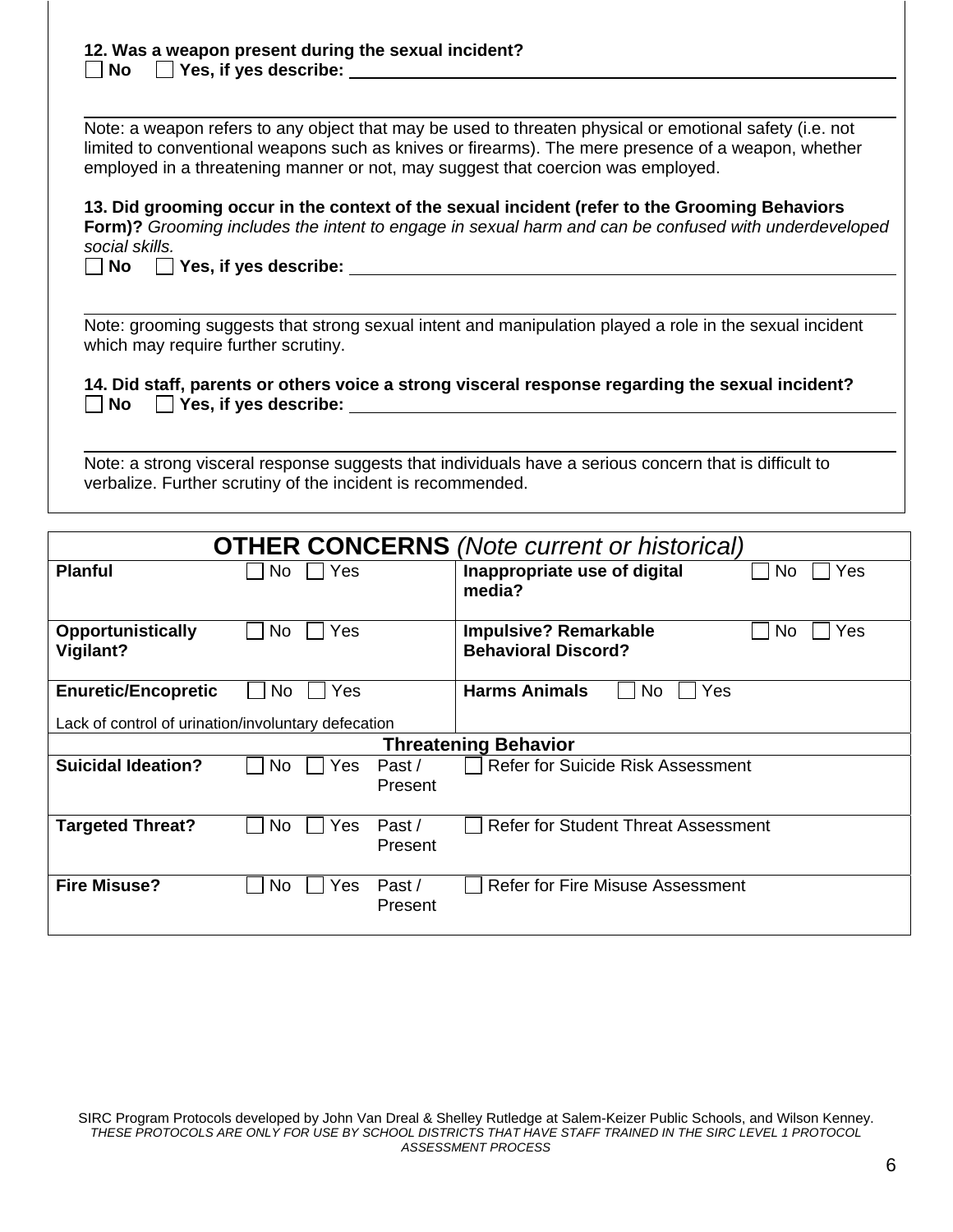| Other Concerns (Trauma, DHS involvement, multiple out of home placements, mental health concerns,<br>health concerns, important historical factors, exposure to abuse/neglect, current mood, sleep routine,<br>appetite, medication, familial history of sexual misconduct, gang involvement, other delinquent<br>behaviors, etc.): |
|-------------------------------------------------------------------------------------------------------------------------------------------------------------------------------------------------------------------------------------------------------------------------------------------------------------------------------------|
|                                                                                                                                                                                                                                                                                                                                     |
| Strengths/Inhibitors (stabilizing or positive factors):                                                                                                                                                                                                                                                                             |

|                            |                        |         | <b>Lower Concern</b>          | Based upon the aforementioned information:<br>Circle the nature of the sexual incident of concern (check all that apply)<br>Sexual Behavior Continuum (Consider AGE, FORCE and CONTEXT as a factor) |                                      |                     |                          |                                     |                                      |                                                         | <b>Higher Concern</b>          |                    |  |
|----------------------------|------------------------|---------|-------------------------------|-----------------------------------------------------------------------------------------------------------------------------------------------------------------------------------------------------|--------------------------------------|---------------------|--------------------------|-------------------------------------|--------------------------------------|---------------------------------------------------------|--------------------------------|--------------------|--|
| Flirting/Sexual Harassment | Public kissing/hugging | Peeping | Sexual talk/drawing/gesturing | Cyber Sexual Harassment (unlawful<br>dissemination of intimate image)                                                                                                                               | against object<br>Rubbing pubic area | Public masturbation | sexual parts<br>Exposing | sexual touching<br>Over the clothes | against person<br>Rubbing pubic area | non-penetrative<br>Under the clothes<br>sexual touching | sexual touching<br>Penetrative | sex<br>Penetrative |  |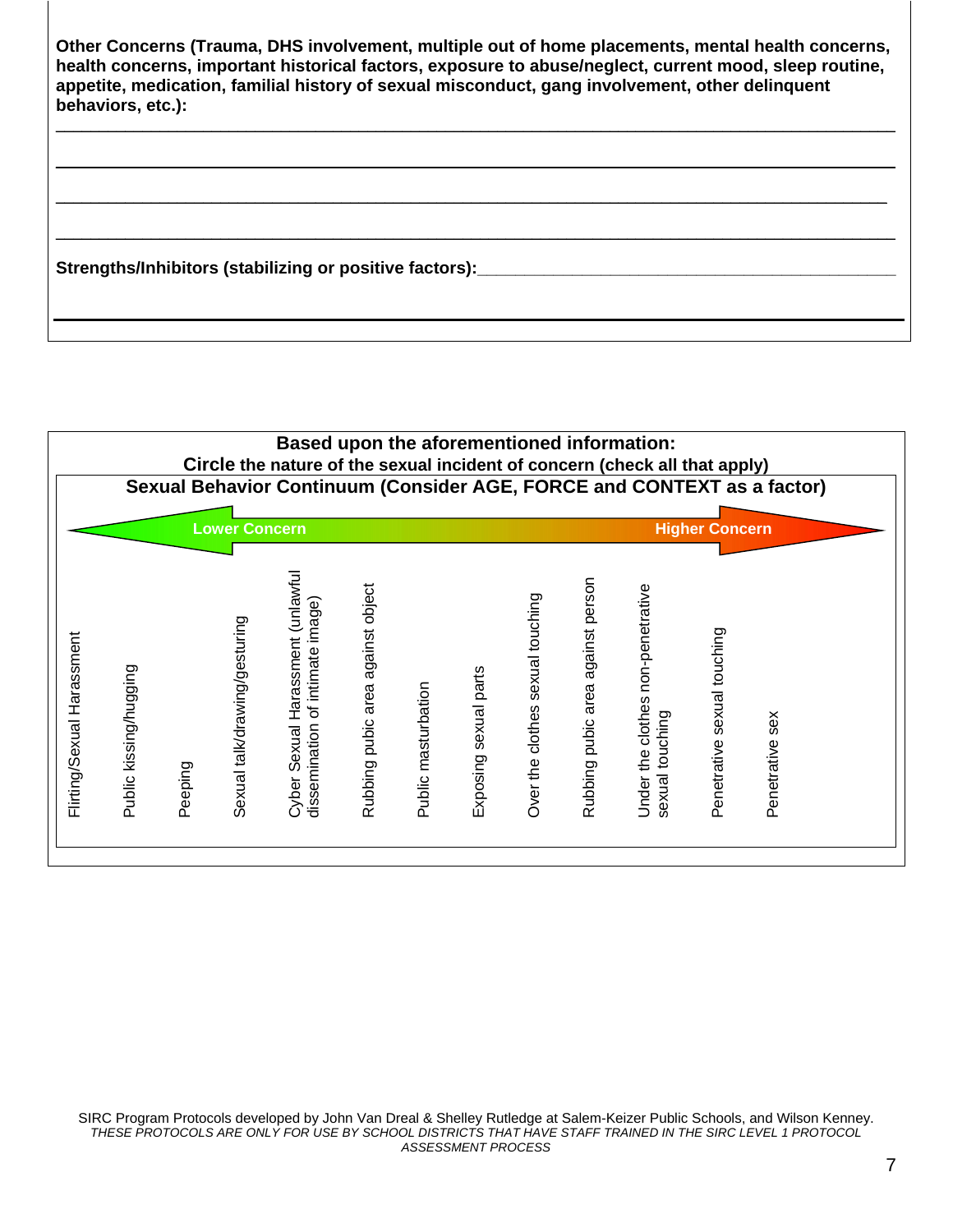### **STEP 4: DEVELOP A SUPERVISION PLAN TO ADDRESS CONCERNS (Including aggravating factors) IDENTIFIED THROUGH STEP 3.**

**In supervision planning, one should be mindful of the degree to which our strategies limit Access to Potential Targets and Opportunity, and consider the nature of the student's Intent.** 

| <b>Perceived Intent:</b><br>Engage in sexually concerning behavior<br>Coping with feelings of distress<br><b>Unknown</b><br>Other (Specify): Management of the Change of the Change of the Change of the Change of the Change of the Change of the Change of the Change of the Change of the Change of the Change of the Change of the Change of the Chang |                                                                                                                                                                                                                                                                                                                             |
|------------------------------------------------------------------------------------------------------------------------------------------------------------------------------------------------------------------------------------------------------------------------------------------------------------------------------------------------------------|-----------------------------------------------------------------------------------------------------------------------------------------------------------------------------------------------------------------------------------------------------------------------------------------------------------------------------|
| Target (mark all that apply):<br>Younger children (specify age): ___________<br>Peers<br>Compromised Peers (specify):______________<br>Adults                                                                                                                                                                                                              | Males<br>Females<br>Other: and the control of the control of the control of the control of the control of the control of the control of the control of the control of the control of the control of the control of the control of the control of t                                                                          |
| <b>Opportunities (mark all that apply):</b><br>Transitions/Lining-up<br>Recess/Lunch/Assemblies<br><b>Bathroom</b><br>Technology use<br><b>Bus</b><br>Aftercare                                                                                                                                                                                            | Classroom<br><b>Walking Home</b><br>Technology Access/Online conduct<br>Community<br>Home<br>Other: the contract of the contract of the contract of the contract of the contract of the contract of the contract of the contract of the contract of the contract of the contract of the contract of the contract of the con |

## **STEP 4** *Continued*

# RECOMMENDED INTERVENTIONS (CHECK  $\boxtimes$  IF IMPLEMENTED): **Bolded Items are typically included in most supervision plans**

### **Individual Options:**

- 1.  $\Box$  Intended victim warned parent/guardian notified (see Notification form)
- 2.  $\Box$  Plan to Protect a Targeted Victim (see form)
- 3. Protective Response initiated by Security Department
- <u>

<del>■</del><br>
Intended victim warned pa</u><br>
 Plan to Protect a Targeted<br>
 Protective Response initiate<br>
 **Individual Accountability<br>
Detail Expectations of Plan 4. Individual Accountability Plan Detail Expectations of Plan (e.g. Hands to work, no sexual talk, stay in assigned area at all times, no contact**  with victim (direct or 3<sup>rd</sup> party), no loitering before/after school, etc.):

| 5. Suicide Assessment initiated on     |      | (use District Suicide Protocol)                |
|----------------------------------------|------|------------------------------------------------|
|                                        | date |                                                |
| 6. Threat Assessment initiated on      |      | (use District Threat Assessment Protocol)      |
|                                        | date |                                                |
| 7. Fire setter Assessment initiated on |      | (use District Fire setter Assessment Protocol) |
|                                        | date |                                                |
| 8. $\Box$ Other:                       |      |                                                |
|                                        |      |                                                |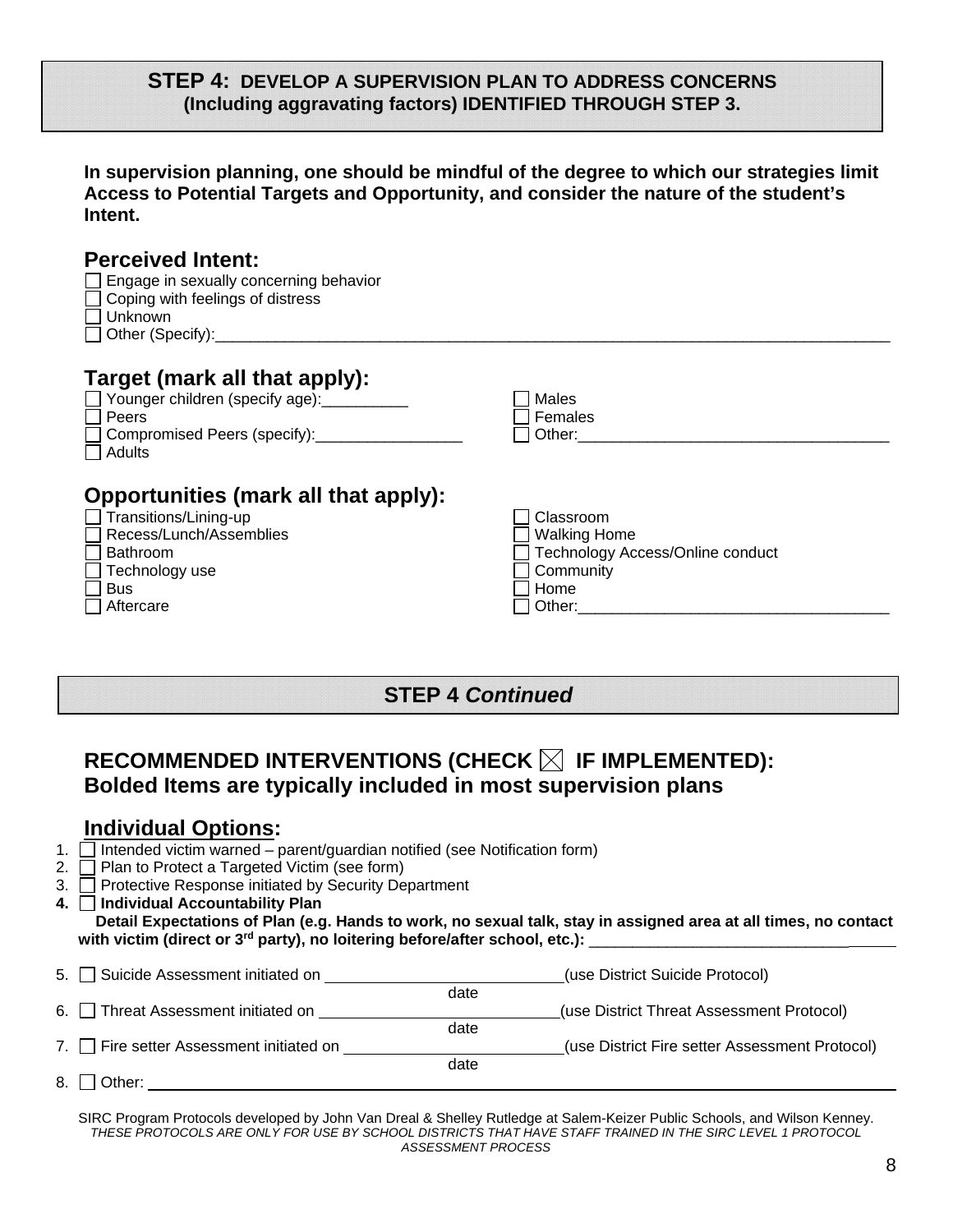| <b>School Options:</b>                                                                                      |  |
|-------------------------------------------------------------------------------------------------------------|--|
| 0. $\Box$ Bus Supervision, Specify: (e.g. assigned seat to self, in view of a camera, near the driver, etc) |  |

| <u>School Options:</u>                                                                                                                                                                                            |  |
|-------------------------------------------------------------------------------------------------------------------------------------------------------------------------------------------------------------------|--|
| 9. Bus Supervision, Specify: (e.g. assigned seat to self, in view of a camera, near the driver, etc)                                                                                                              |  |
| 10. Parent to walk student into the office each morning and retrieve each afternoon                                                                                                                               |  |
| 11. Student Escorted from Transport to School Office, and from Classroom to Transport by: ________________                                                                                                        |  |
| 12. Student Escorted from School Office to Classroom and back by Adult, Specify:                                                                                                                                  |  |
| 13. Line-of-Sight Supervision (Zone) *defined by an assigned area that is supervised by adults                                                                                                                    |  |
| 14. Arms-Reach Supervision (One-on-one)                                                                                                                                                                           |  |
| 15. Supervised Lunch/Breaks/Recess/Assembly specify:<br>16. Special Classroom Seating Assignment (to increase the ease of supervision and limit access to high traffic areas                                      |  |
| e.g. pencil sharpener or classroom sink)                                                                                                                                                                          |  |
| 17. No After-School Activities (at this time)                                                                                                                                                                     |  |
| 18. Supervised After-School Activities (specify in a specific safety plan after meeting as a team to explore goodness of                                                                                          |  |
| fit between activity, structure, supervision and the student's need for support)                                                                                                                                  |  |
| 19. Academic Restrictions (e.g. student should not be involved in: childcare courses, mentoring younger                                                                                                           |  |
| students, volunteering in elementary programs or having a helper role in classrooms serving students with                                                                                                         |  |
| significant intellectual or developmental disabilities, school jobs that lack structure/supervision or jobs that                                                                                                  |  |
| provide unsupervised access to areas of the building or any quasi-privilege, nor unfiltered access to                                                                                                             |  |
| technology)<br>Specify:                                                                                                                                                                                           |  |
| 20. No Access to Technology (de-activate student log-in)                                                                                                                                                          |  |
| <b>Supervised Access to Technology (Academic Purposes Only)</b><br>21. $\Box$                                                                                                                                     |  |
| 22. Eliminate access to media center unless directly supervised by faculty                                                                                                                                        |  |
| 23. Intermittent checks of internet history                                                                                                                                                                       |  |
| 24. Student to turn in phone and other personal electronic devices each morning and retrieve at dismissal<br>25. Bathroom Plan, Specify: e.g. use of a single stall bathroom or staff to provide a bathroom sweep |  |
|                                                                                                                                                                                                                   |  |
| $\Box$ Social Work Services to assist family in navigation of community based services and resources<br>$26.\lceil$                                                                                               |  |
| 27. Travel card and time accountability                                                                                                                                                                           |  |
| 28.<br>Social skills building programs                                                                                                                                                                            |  |
| 29. Increase supervision in following settings in the following ways:                                                                                                                                             |  |
| 30. Modifications of daily schedule   late arrival / early dismissal                                                                                                                                              |  |
| 31. Alert staff on need-to-know basis,<br>◯ All supervisory staff ◯ Administration Team only ◯ Law Enforcement ◯ Teacher Only ◯ Teacher                                                                           |  |
| and I.A. □ Security Specialists □ Counseling Team □ Office Staff □ Relevant Athletic Coaching Staff                                                                                                               |  |
| Administrator responsible for alerting staff and teachers:                                                                                                                                                        |  |
| 32. Eliminate use of locker (hall/P.E./Athletic)                                                                                                                                                                  |  |
| 33. Random Check of backpack, locker, pocket, purse, etc. by:                                                                                                                                                     |  |
| $\Box$ Administrator $\Box$ CDS / Counselor $\Box$ Law Enforcement<br>Office staff<br>Other                                                                                                                       |  |
| 34. Assign identified staff to build trusting relationship through check-in or mentorship:                                                                                                                        |  |
| □ Administrator □ Mentor □ Counselor □ School Resource Officer □ Teacher □ Other:                                                                                                                                 |  |
| 35. Other interventions or supervision strategies that will likely decrease the possibility of a future sexual incident<br>Describe:                                                                              |  |
| (NOTE: If student is on IEP/504 plan, any change in placement or Special Ed services                                                                                                                              |  |
| must be done through Special Education Team process or 504 team process.)                                                                                                                                         |  |
|                                                                                                                                                                                                                   |  |
| 36. Referral to School's Student Study Team<br>37. Tiered FBA/BIP                                                                                                                                                 |  |
| 38. Consider 504 Plan Eligibilities                                                                                                                                                                               |  |
| 39. Referral to appropriate Special Ed. Team to consider Psycho Educational Evaluation / Special Education                                                                                                        |  |
| Assessment                                                                                                                                                                                                        |  |
| 40. Referral to appropriate school team to consider alternative services or placement                                                                                                                             |  |
| 41. Home supervision pending further assessment                                                                                                                                                                   |  |
| 42. Behavior Cadre Team Referral                                                                                                                                                                                  |  |
| 43. Behavior Consultant Team Referral                                                                                                                                                                             |  |
| 44. SCIT Staffing                                                                                                                                                                                                 |  |
|                                                                                                                                                                                                                   |  |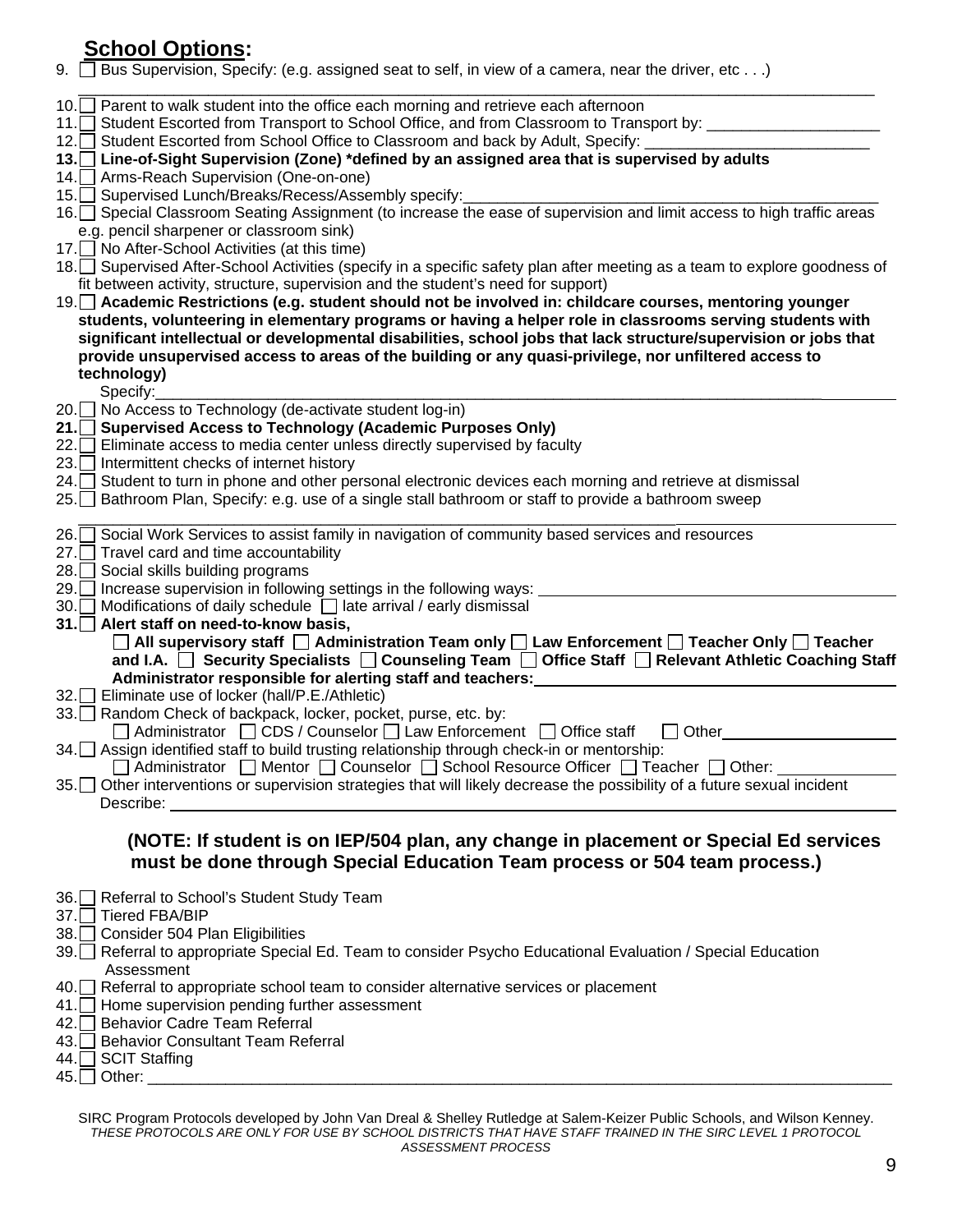# **Family / Home Options:**

- Summaris chocaraged to:<br>46. Eliminate access to technology<br>47 **Actively** engage in your child's
- 10. Emminate access to technology<br>47. **Actively** engage in your child's online use *(see handout* Flectronic Safety for Kids) *Electronic Safety for Kids)*
- 48. Supervise Access to *Developmentally Appropriate*  Technology
- 49. Remove  $ALL$  social media access<br>50. Monitor all social media use and re<br>applications that can't be monitored ca
- 50. Monitor all social media use and remove access to
- *51.* Remove message applications, including texting *(when there is a pattern of concerning communications)* applications that can't be monitored carefully (i.e. Snapchat)
- From the *Same of Supervision* \*\*You should **see and**<br>*bear* your child when they are in the presence of other *there is a pattern of concerning communications) hear* your child when they are in the presence of other children, *including siblings (see handout Supervision Guidelines for Children with PSB)*
- $53.$  Consider resources to teach boundaries and body safety at<br>home (see handouts Teaching Boundaries & Teaching home *(see handouts Teaching Boundaries &Teaching Body Safety Rules)*
- 
- concerns to care providers when leaving child in Guardians encouraged to:<br>  $\begin{array}{r} \text{S4.} \square \text{ Review 8 pursue crisis/mental health services} \\ 46. \square \text{ Eliminate access to technology} \\ 47. \square \text{ Artively engage in your child's online use (see handout) \\ 47. \square \text{ Artively engage in your child's online use (see handout) \\ 48. \square \text{ There is no case in your child's online use (see handout) \\ 49. \square \text{ Interfield} \text{ or } 10. \square \text{ There are no evidence when leaving child in} \\ 40. \square \text{ Partively.} \end{array}$ 55. Provide detailed information regarding safety care of others
	- 56. Increase supervision during highly stimulating or<br>unstructured activities when other children are unstructured activities when other children are present (specify):
	- 57. Immediately report new concerns to school \_\_\_\_\_\_\_\_\_\_\_\_\_\_\_\_\_\_\_\_\_\_\_\_\_\_\_\_\_\_\_\_\_\_\_\_\_\_ administrator or counselor
	-
	- 58. Eliminate sleepovers (friends or family members)<br>59. Explore family counseling with a therapist who<br>can assist in addressing problematic sexual 59. Explore family counseling with a therapist who can assist in addressing problematic sexual behaviors
	- 60. Carefully monitor for concerning/problematic<br>sexual behaviors and grooming behaviors sexual behaviors and grooming behaviors
	- 61. Eliminate contact between students involved in<br>sexual incident 62. Other: \_\_\_\_\_\_\_\_\_\_\_\_\_\_\_\_\_\_\_\_\_\_\_\_\_\_\_\_\_ sexual incident
	-

# **Other Community Options:**

Encouraged to pursue:

63. $\Box$  Referral to YST

 $\overline{a}$ 

 $\overline{a}$ 

- 64. Family and Youth Crisis Services
- 65. Mentoring Programs
- $\prod_{n=1}^{n}$ 66. Problematic Sexual Behavior / Interpersonal Boundaries programs

# **Other Options:**

- $\Box$ 67. Juvenile Department
- $68.$  Alcohol / Drug evaluation
- 69. County Mental Health

## **Review:**

**■ Administrator will review the status of this plan and revise as needed on:** △

(date)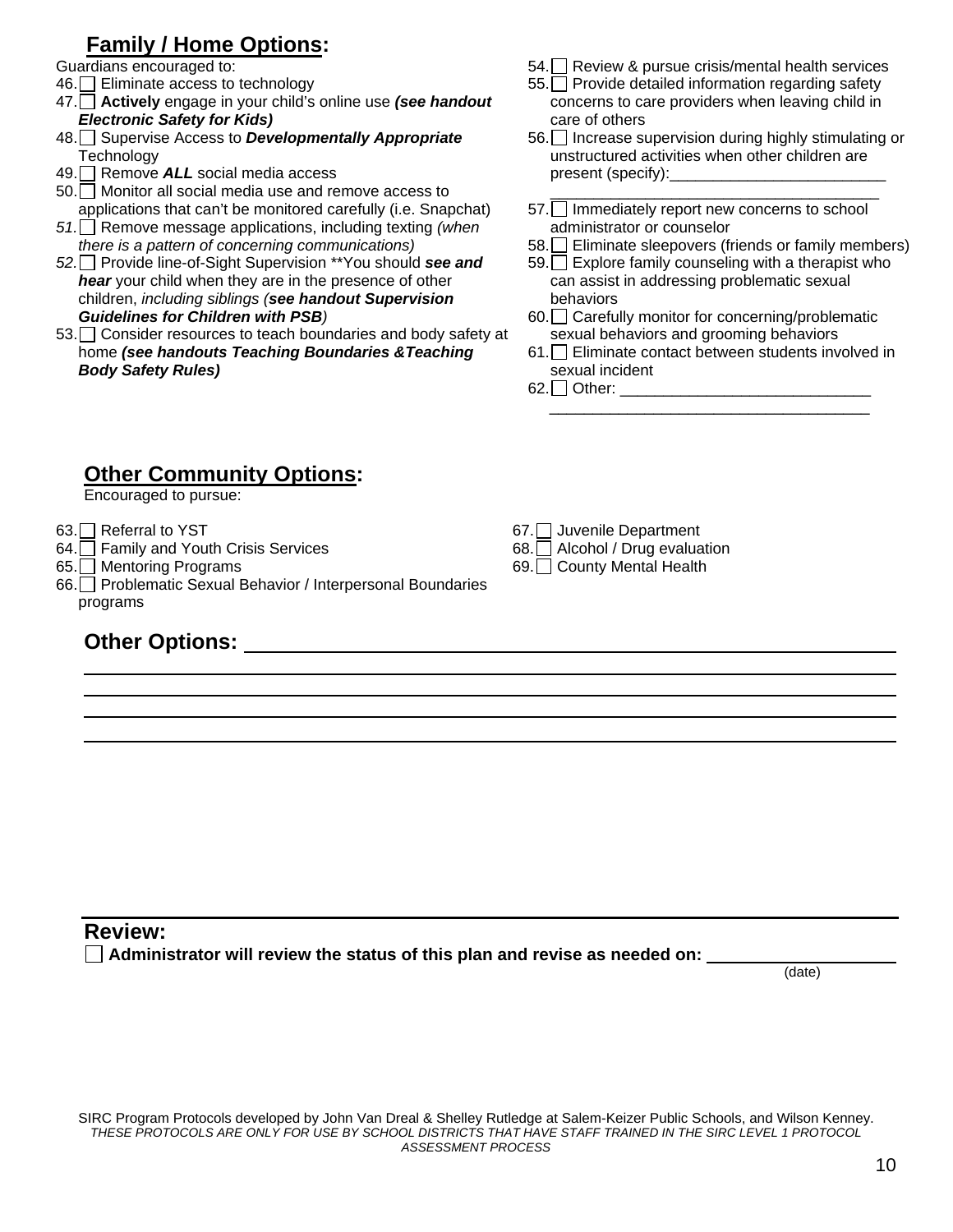# **CONSIDER REQUESTING A LEVEL 2 SEXUAL INCIDENT RESPONSE IF:**

- 1. Your case involves an active or a pending criminal investigation for sexually related crimes in the community or in an education setting (immediacy if victim is a student in the same building).
- 2. You have knowledge that a student has been arrested, lodged in detention or is being processed through juvenile court for sexual misconduct related charges.
- 3. You have knowledge that a younger student (typically under 12) or a student with a significant developmental or cognitive impairment is under the jurisdiction of the court or child welfare or residing in a sexual misconduct treatment program because of an egregious sexual act against another child or an extensive pattern of sexual misconduct.
- 4. You have a Level 1 SIRC in place and yet despite *consistent* implementation of the plan, the student's sexual behavior *escalates* **AND** you are unable to successfully mitigate the behavior despite *extensive* effort and *strategic* intervention.

**\*\*** *CALL* **to consult with SIRC coordinator if you are unable to reassure a parent who has ongoing concerns about their child being subjected to or the target of another student's problematic sexual behavior** 

 **that a Level 2 Assessment is needed (based on the above criteria),** *immediately contact*  **STEP 5: After completion of the Level 1 Assessment,** *and if* **the Site Team has determined** 

**Mark Summers at mark.summers@lblesd.k12.or.us to begin the process.** 

**Please provide Dispatch with the information requested below so a complete Level 2 team can be assembled in a timely manner.** 

*If a Level 2 Response is not requested, move to Step 6 to complete the protocol***.** 

| <b>NOTE:</b><br>While awaiting the Level 2 Response, use the student supervision plan (Step 4) to manage the<br>situation and document interim steps taken by Site Team.<br><b>INFORMATION NEEDED FOR DISPATCHING A LEVEL 2</b>                           |                |  |  |  |
|-----------------------------------------------------------------------------------------------------------------------------------------------------------------------------------------------------------------------------------------------------------|----------------|--|--|--|
|                                                                                                                                                                                                                                                           |                |  |  |  |
| 2. A Ward of the Court or other supervision? Ses<br>If yes - Name of Caseworker _________                                                                                                                                                                 | No<br>Phone #: |  |  |  |
| 3. Other agencies or individuals involved with the student (therapists, doctors, etc.) that should be<br>included with the parent's permission? $\Box$ Yes $\Box$ No<br>If yes, is there signed consent for exchange of information? $\Box$ Yes $\Box$ No |                |  |  |  |
|                                                                                                                                                                                                                                                           | Phone #:       |  |  |  |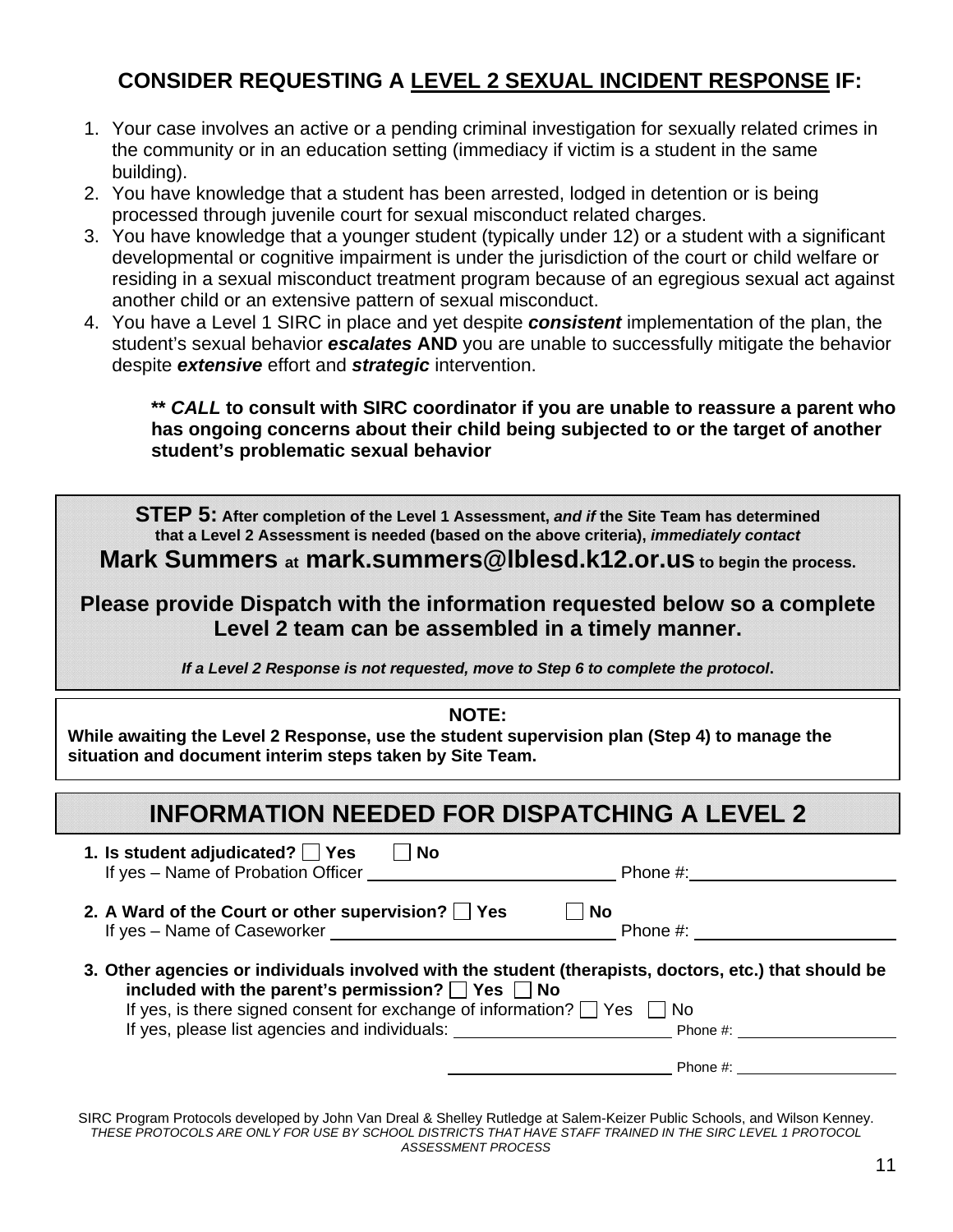| 4. Special Ed. Or 504 involvement, disability codes and current placement? $\Box$ Yes $\Box$ No<br>If yes, details: |  |
|---------------------------------------------------------------------------------------------------------------------|--|
|                                                                                                                     |  |

- **5. Is student in self-contained classroom?**  $\Box$  Yes  $\Box$  No If yes, details:  $\Box$
- **6. Was parent or guardian present at Level 1 Meeting: Yes No**
- **7. Are parents available to attend Level 2?**  $\Box$  **Yes**  $\Box$  **No** If yes Ruilding Team to invite parent to attend If yes, Building Team to invite parent to attend.
- **8. Other information Level 2 team will need for assessment:**

| STEP 6:                                                                                  |
|------------------------------------------------------------------------------------------|
| Sign, send, file and begin supervision as planned.                                       |
| 1. Sign the Protocol                                                                     |
| 2. Maintain two copies of the Level 1.                                                   |
| One in a letter-size manila envelope marked "Confidential Record" placed in the          |
| student's regular academic or cumulative file and a second copy in a working file in the |
| Administrator's (case manager's) office.                                                 |

# **Team Signatures:**

| <b>Administrator, Supervisor</b> | <b>Date</b> | <b>Counselor</b> | <b>Date</b> |
|----------------------------------|-------------|------------------|-------------|
| <b>Law Enforcement</b>           | <b>Date</b> | <b>LBL</b>       | <b>Date</b> |
| <b>School Resource Officer</b>   | <b>Date</b> | <b>Parent</b>    | <b>Date</b> |
| <b>Parent</b>                    | <b>Date</b> | <b>Other</b>     | <b>Date</b> |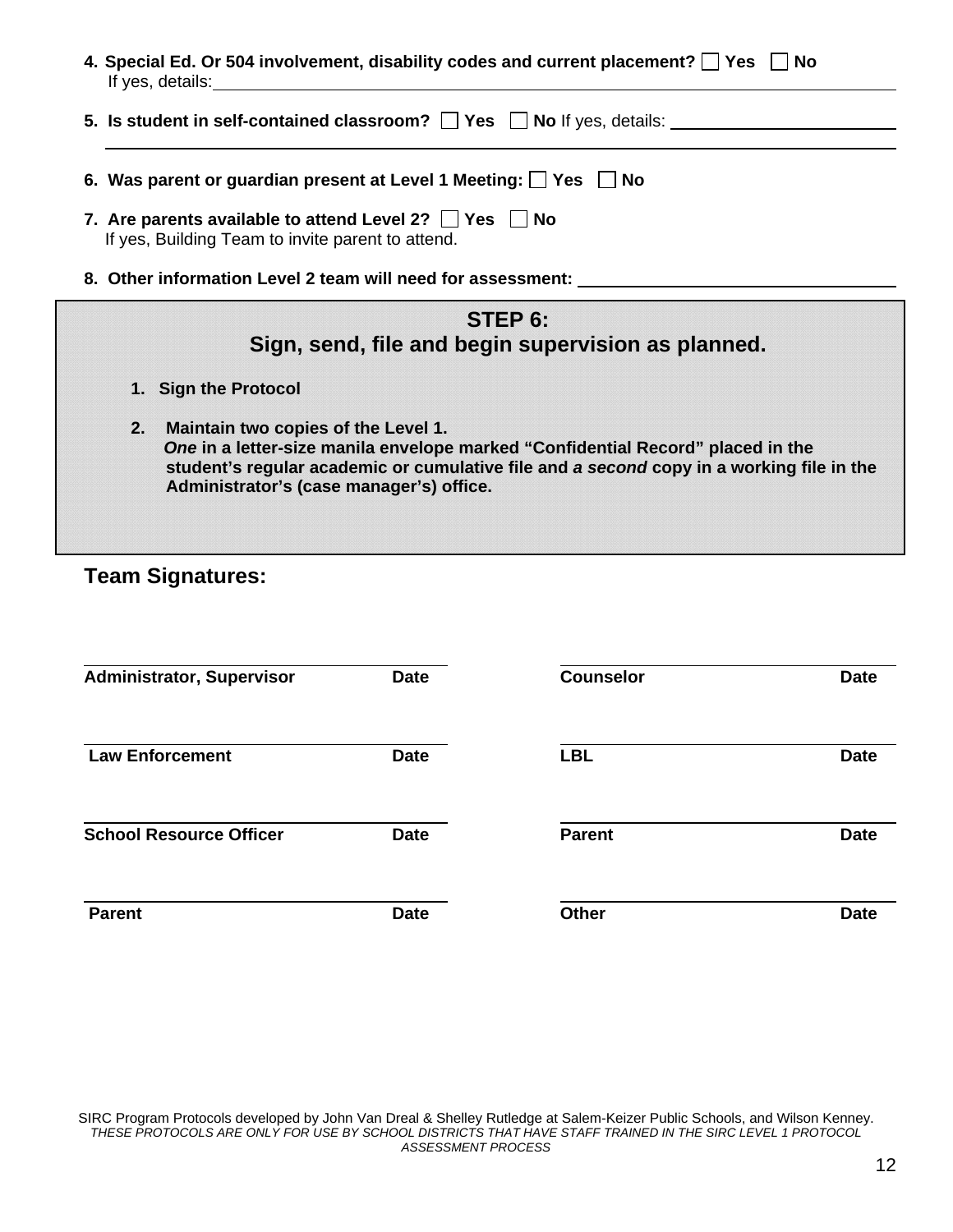#### **RECOMMENDATIONS FOR CASE MANAGERS (ADMINISTRATORS)**

- Familiarize yourself with the Level 1 information gained.
- Assign tasks and completion date expectations.
- Routinely check in with teachers, coaches, campus monitors, counselors, and parents for changes in behaviors, academics, attendance, or other concerns. Include both positive and negative behavior.
- Status checks should be completed as often as necessary until your level 1 team determines the level of risk has diminished.
- Document your updates and management steps through the process.
- If the student moves to another school or program, immediately notify the receiving school of the Level 1/Level 2 and management plan.
- Contact your district threat assessment consultant with any concerns or significant updates.